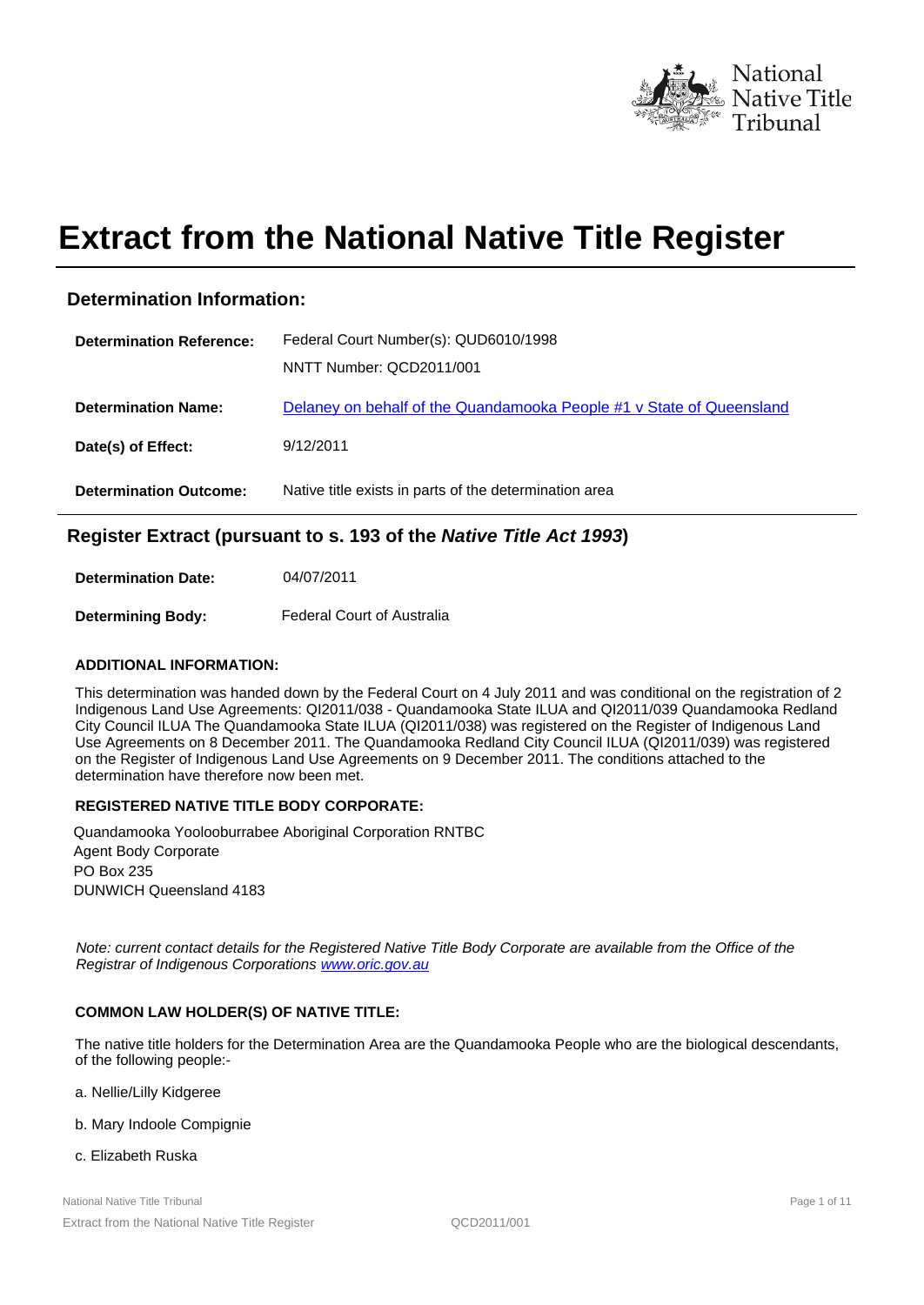- d. Charlie Moreton (Dandruba)
- e. Sidney Rollands (Kingal/Winyeeaba)
- f. Lillian Lyons (Dungoo)
- g. King Billy Toompani
- h. Juno (Gonzales)
- i. Liza Jungerboi (mother of Rose Martin nee Bain)
- j. Tommy Nuggin (Gendarieba)
- k.Tilly (mother of Tommy Dalton, Richard Dalton and Henry Lea)
- l. Kindarra

who identify as and are accepted by other Quandamooka People as Quandamooka People according to Quandamooka traditional law and custom.

#### **MATTERS DETERMINED:**

Being satisfied that an order in the terms set out below is within the power of the Court, and it appearing appropriate to the Court to do so, pursuant to s 87 of the Native Title Act 1993 (Cth)

#### BY CONSENT THE COURT ORDERS THAT:

1. There be a determination of native title in the terms set out below ('the determination').

2. The determination will take effect on the agreements referred to in items 1(a) and 1(b) of Schedule 7 of the determination being registered on the Register of Indigenous Land Use Agreements.

3. In the event that the agreements referred to in order 2 are not registered on the Register of Indigenous Land Use Agreements within 6 (six) months of the date of this order or such later time as the Court may order, the matter is to be listed for further directions.

#### THE COURT DETERMINES THAT:

1. Native title exists in the part of the Determination Area identified in Part A of Schedule 2 and does not exist in the part of the Determination Area identified in Part B of Schedule 2.

2. The native title is held communally by the group of people described in Schedule 1 ('the native title holders').

3. Subject to paragraphs 4, 5, 6, 7 and 8 the nature and extent of the native title rights and interests, other than in relation to Water, are:

(a) in relation to that part of the Determination Area identified in Schedule 4, the rights to possession, occupation, use and enjoyment to the exclusion of all others;

(b) in relation to that part of the Determination Area identified in Schedule 5, the non-exclusive rights to:

(i) Live and be present on the area;

(ii) take, use, share and exchange Traditional Natural Resources for personal, domestic and non-commercial communal purposes;

(iii) conduct burial rites;

(iv) conduct ceremonies;

(v) teach on the area about the physical and spiritual attributes of the area;

(vi) maintain places of importance and areas of significance to the native title holders under their traditional laws and customs and protect those places and areas from physical harm;

(vii) light fires for domestic purposes including cooking, but not for the purpose of hunting or clearing vegetation; and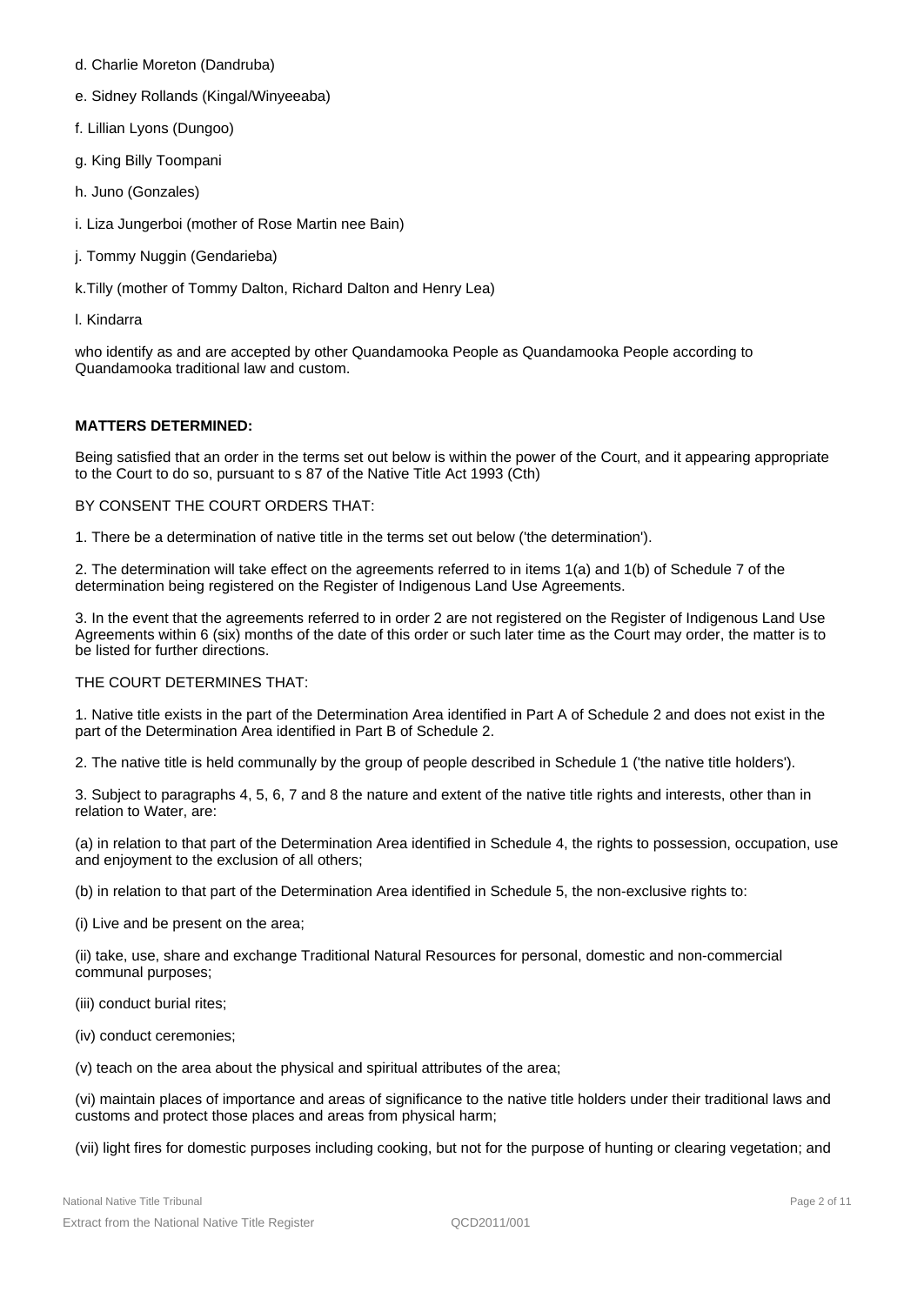(viii) be accompanied into the area by non-Quandamooka people being:-

1. people required by traditional law and custom for the performance of ceremonies or cultural activities; and

2. people required by the Quandamooka people to assist in observing or recording traditional activities on the area.

(c) in relation to that part of the Determination Area identified in Schedule 6, the non-exclusive rights to:

(i) be present on the area, including by accessing and traversing the area;

(ii) take, use, share and exchange Traditional Natural Resources and seawater for any non-commercial purpose.

4. Subject to paragraphs 5, 6, 7 and 8 in relation to any parts of the Determination Area which fall within Schedule 4 or Schedule 5 but which extend from the High Water Mark to the Highest Astronomical Tide, the native title rights and interests, except in relation to Water, are the non-exclusive rights and interests set out in paragraph 3(c).

5. Subject to paragraphs 6, 7 and 8, the nature and extent of the native title rights and interests in relation to Water within the Determination Area are the non-exclusive rights to:

(a) take and use Traditional Natural Resources from the Water for personal, domestic and non-commercial communal purposes; and

(b) take and use the Water for personal, domestic and non-commercial communal purposes.

6. There are no native title rights in 'minerals' as defined by the Mineral Resources Act 1989 (Qld) and 'petroleum' as defined by the Petroleum Act 1923 (Qld) and the Petroleum and Gas (Production and Safety) Act 2004 (Qld).

7. The native title rights and interests are subject to and exercisable in accordance with:

(a) the Laws of the State and the Commonwealth; and

(b) the traditional laws acknowledged and traditional customs observed by the native title holders.

8. The native title rights and interests referred to in paragraphs 3(b), 3(c), 4 and 5 do not confer possession, occupation, use or enjoyment to the exclusion of all others.

9. The nature and extent of other rights and interests in relation to the Determination Area (or respective parts thereof) are the rights and interests set out in Schedule 7 ('Other Interests').

10. The relationship between the native title rights and interests described in paragraphs 3, 4 and 5 and the Other Interests described in Schedule 7 in so far as they validly affect native title, is that:

(a) the Other Interests continue to have effect, and the rights conferred by or held under the Other Interests may be exercised notwithstanding the existence of the native title rights and interests;

(b) to the extent the Other Interests are inconsistent with the continued existence, enjoyment or exercise of the native title rights and interests in relation to any part of the Determination Area identified in Schedules 4, 5 and 6, the native title continues to exist in its entirety but the native title rights and interests have no effect in relation to the Other Interests to the extent of the inconsistency for so long as the Other Interests exist; and

(c) the Other Interests and any activity that is required or permitted by or under, and done in accordance with, the Other Interests, or any activity that is associated with or incidental to such an activity, prevail over the native title rights and interests and any exercise of the native title rights and interests to the extent of any inconsistency, but do not extinguish them except in accordance with the law.

11. Pursuant to section 56 of the Native Title Act 1993 (Cth), the Court determines that the native title is not to be held in trust.

12. The Quandamooka Yoolooburrabee Aboriginal Corporation ICN 7564, incorporated under the Corporations (Aboriginal and Torres Strait Islander) Act 2006 (Cth), is to:

(a) be the prescribed body corporate for the purposes of s 56, 57(2) and 57(3) of the Native Title Act 1993 (Cth);

(b) act as agent for the native title holders; and

(c) perform the functions set out in the Native Title Act 1993 (Cth) and the Native Title (Prescribed Bodies Corporate) Regulations 1999 (Cth) after becoming a registered native title body corporate.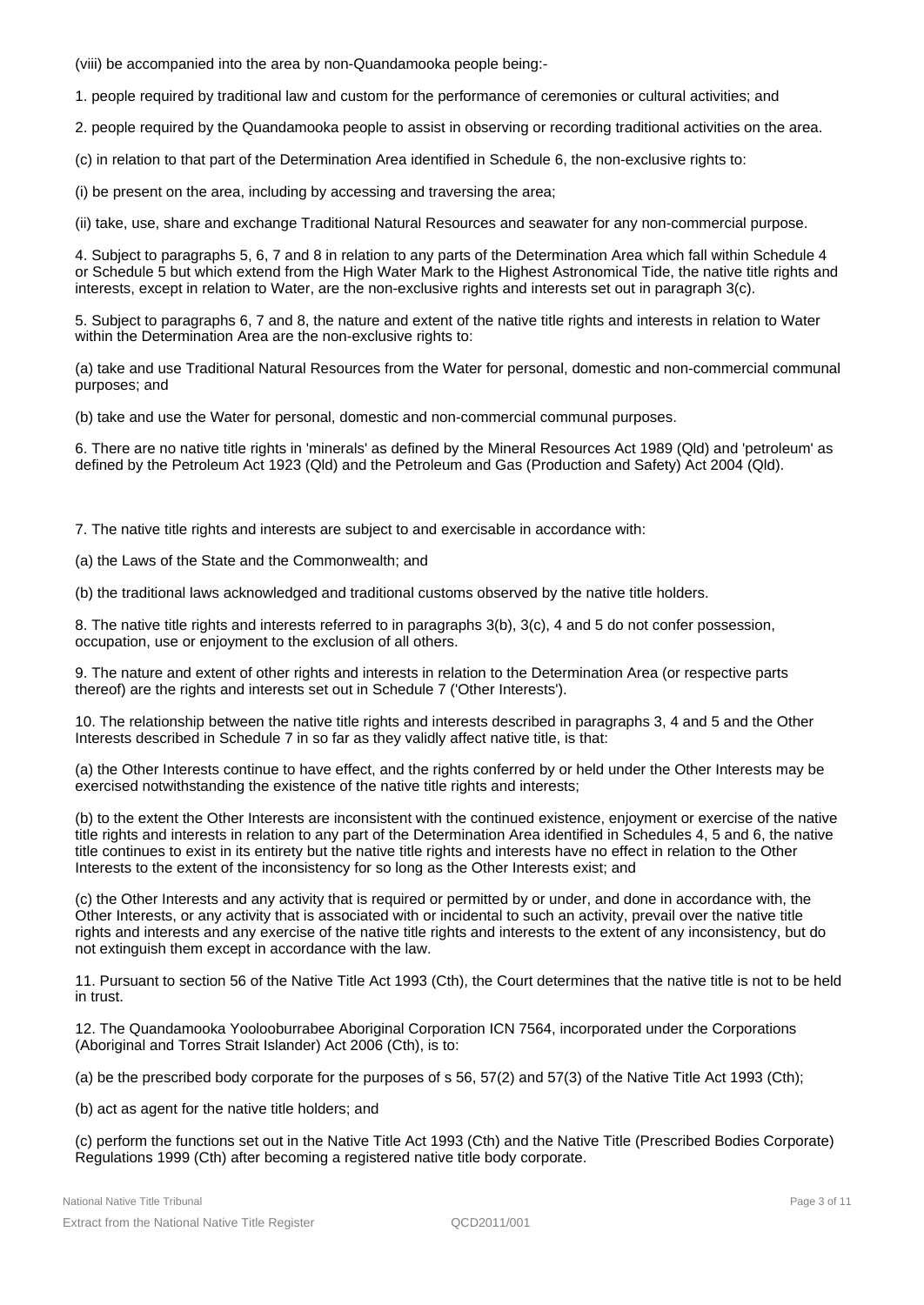### DEFINITIONS AND INTERPRETATION

13. The words and expressions used in this determination have the same meanings as they have in Part 15 of the Native Title Act 1993 (Cth) except for the following defined words and expressions:

'Determination Area' means the land and waters described in Part A and Part B of Schedule 2 and shown on Native Title Determination Plan AP20079 (excluding those areas identified at Schedule 3);

'High Water Mark' has the meaning given in the Land Act 1994 (Qld);

'Highest Astronomical Tide' means the highest level of the tides that can be predicted to occur under average meteorological conditions and under any combination of astronomical conditions;

'Laws of the State and the Commonwealth' means the common law and the laws of the State and the Commonwealth of Australia, and includes legislation, regulations, statutory instruments, local planning instruments and local laws;

'Live' means to reside and for that purpose to erect shelters and temporary structures but does not include a right to construct permanent structures;

'Traditional Natural Resources' means:

- (i) 'animals' as defined in the Nature Conservation Act 1992 (Qld);
- (ii) 'plants' as defined in the Nature Conservation Act 1992 (Qld);
- (iii) seaweed, charcoal, shells and resin; and

(iv) any clay, soil, sand, ochre, gravel or rock on or below the surface of the Determination Area.

'Water' means water as defined by the Water Act 2000 (Qld).

#### SCHEDULE 1 - NATIVE TITLE HOLDERS

The native title holders for the Determination Area are the Quandamooka People who are the biological descendants, of the following people:-

- a. Nellie/Lilly Kidgeree
- b. Mary Indoole Compignie
- c. Elizabeth Ruska
- d. Charlie Moreton (Dandruba)
- e. Sidney Rollands (Kingal/Winyeeaba)
- f. Lillian Lyons (Dungoo)
- g. King Billy Toompani
- h. Juno (Gonzales)
- i. Liza Jungerboi (mother of Rose Martin nee Bain)
- j. Tommy Nuggin (Gendarieba)
- k. Tilly (mother of Tommy Dalton, Richard Dalton and Henry Lea)
- l. Kindarra

who identify as and are accepted by other Quandamooka People as Quandamooka People according to Quandamooka traditional law and custom.

SCHEDULE 2 - THE DETERMINATION AREA

[See NNTR Attachment 1: 'Schedule 2 ' The Determination Area']

SCHEDULE 3 - AREAS NOT INCLUDED IN THE DETERMINATION AREA

The following areas are wholly excluded from the determination area on the grounds that they have been the subject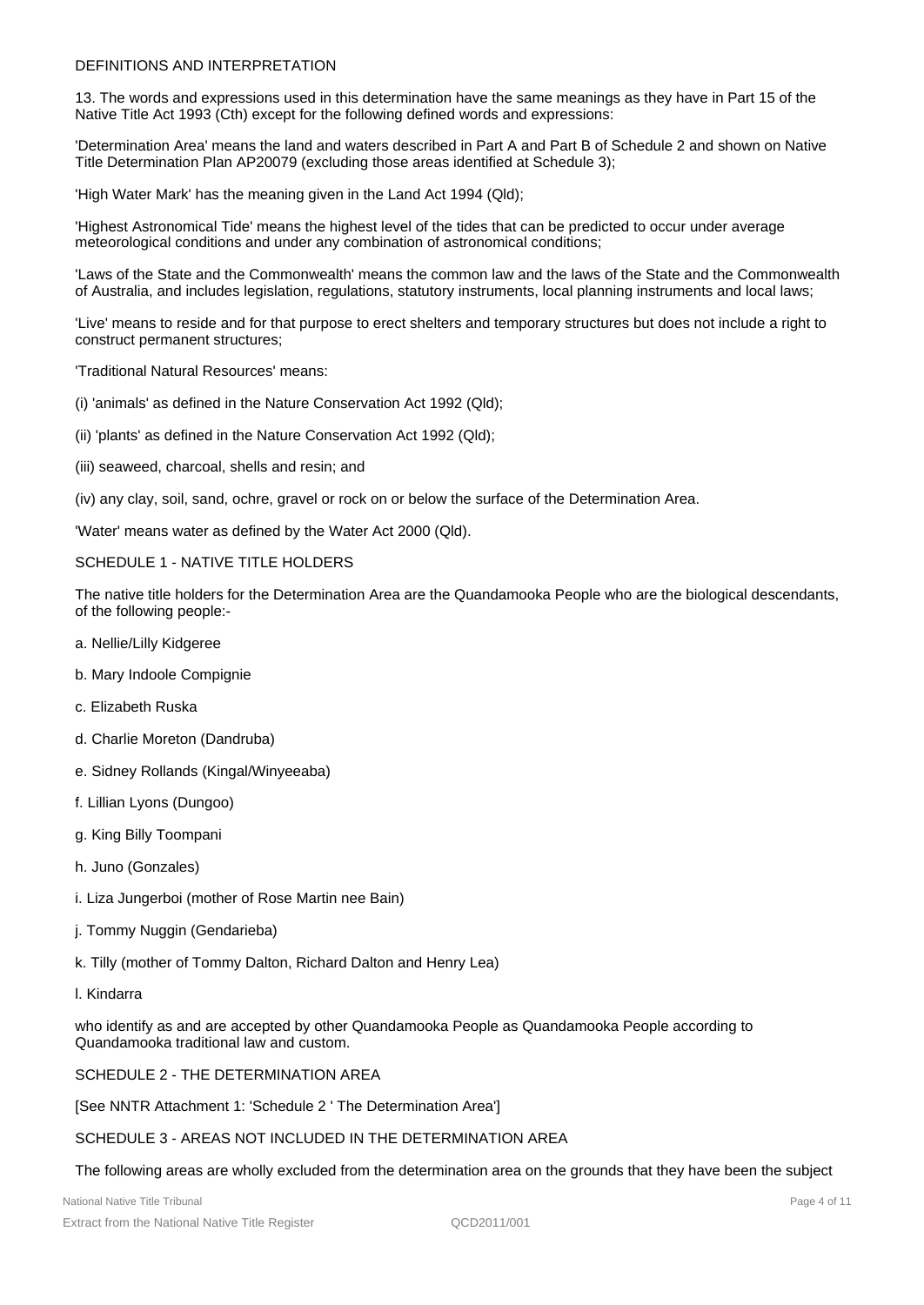of a previous exclusive possession act, as defined in section 23B of the Native Title Act 1993 (Cth), that none of sections 47A or 47B of the Native Title Act 1993 (Cth) applied to them at the time at which the Application was made and therefore, in accordance with section 61A of the Native Title Act 1993 (Cth), could not be claimed. The following areas are also delineated within the red boundary on the attached map A Schedule 3 'Areas not included in the Determination Area'.

1. The areas described below covered by public works that are agreed to be previous exclusive possession acts:-

(i) Part of Lot 118 on SL9795 containing the water purification plant within compound, bores 1 and 2 and bitumen road as shown on attached map B Schedule 3;

(ii) Part of Lot 153 on SL7991 containing the supply, treatment and storage plant, bores 1, 2, 3 and 4, bitumen road as shown on attached map C Schedule 3;

(iii) Part of Lot 98 on SL5460 containing the 2 electricity poles as shown on attached map D Schedule 3;

(iv) Part of Lot 130 Bal on SL13002 containing the bitumen road as shown on attached map C Schedule 3;

(v) Part of Lot 72 on SP212935 containing the transfer station and landfill as shown on attached map E Schedule 3; and

(vi) Part of Lot 130 on SL13002 containing the community hall as shown on attached map F Schedule 3.

2. The land or waters on which any other public work that is a previous exclusive possession act (as defined in section 23B of the Native Title Act 1993 (Cth)) was, on or before 23 December 1996, constructed or established, including (in accordance with section 251D of the Native Title Act 1993 (Cth)) any adjacent land the use of which is or was necessary for, or incidental to, the construction, establishment or operation of the work.

3. The area covered by the following lots or parts of lots as described:-

(i) Part of Lot 129 on SL9090 (that part of the lot subject to former Lot 59 on SL3327 ' Special Lease No. 24154);

(ii) Part of Lot 445 on NPW834 (that part of former Lot 12 on USL32998 above High Water Mark subject to former Road on SL5314);

(iii) Part of Lot 566 on NPW834 (that part of former Lot 12 on USL32998 above High Water Mark subject to former Road on SL5314 and former Lot 100 on SL6487 ' Special Lease No. 32680);

(iv) Lot 135 on SL12422 (former Lot 135 on SL8770 ' Trustee Lease 602825685);

(v) Part of Lot 143 on SL6158 (that part of the lot subject to former Lot 12 on SL2663 ' Special Lease No. 20166);

(vi) Lot 14 on SL10870 (former Lot 59 on SL3327 ' Special Lease No. 24154);

(vii) Part of Lot 147 on SL7542 (that part of the lot subject to former Lots 1v & 2v on S312978 - Deed of Grant No. 89425);

- (viii) Lot 159 on SL8330 (former Lot 19 on SL8330 Trustee Lease);
- (ix) Part of Lot 166 on SL 9005 (that part of the lot subject to former Road on A3399);

(x) Lot 171 on SL12421 (former Lot 135 on SL8770 ' Trustee Lease 60282685);

(xi) Part of Lot 1 on NPW1120 being that part of former Lot 1951 on NPW115 to former Lot 77 on SL4704 - Special Lease No. 29280);

(xii) Part of Lot 19 on SL806442 (that part of the lot subject to former Lot 26 on SL1423- Special Lease No.13833 and Trustee Lease 602824887);

(xiii) Lot 1 on D90414 (Lot 1 on D90414 - former Special Lease No. 18419);

(xiv) Part of Lot 2 on D90450 (that part of the lot subject to Lot B on SL12818 - Trustee Lease L661254F);

(xv) Lot 2 on PL8543 (Lot 2 on PL8543 - former Perpetual Town Lease No. 12962);

(xvi) Part of Lot 36 on SL6802 (that part of the lot subject to former Lot 36 on SL2671 ' Special Lease No. 17358);

(xvii) Part of Lot 80 on SL4783 (that part of the lot subject to former Road);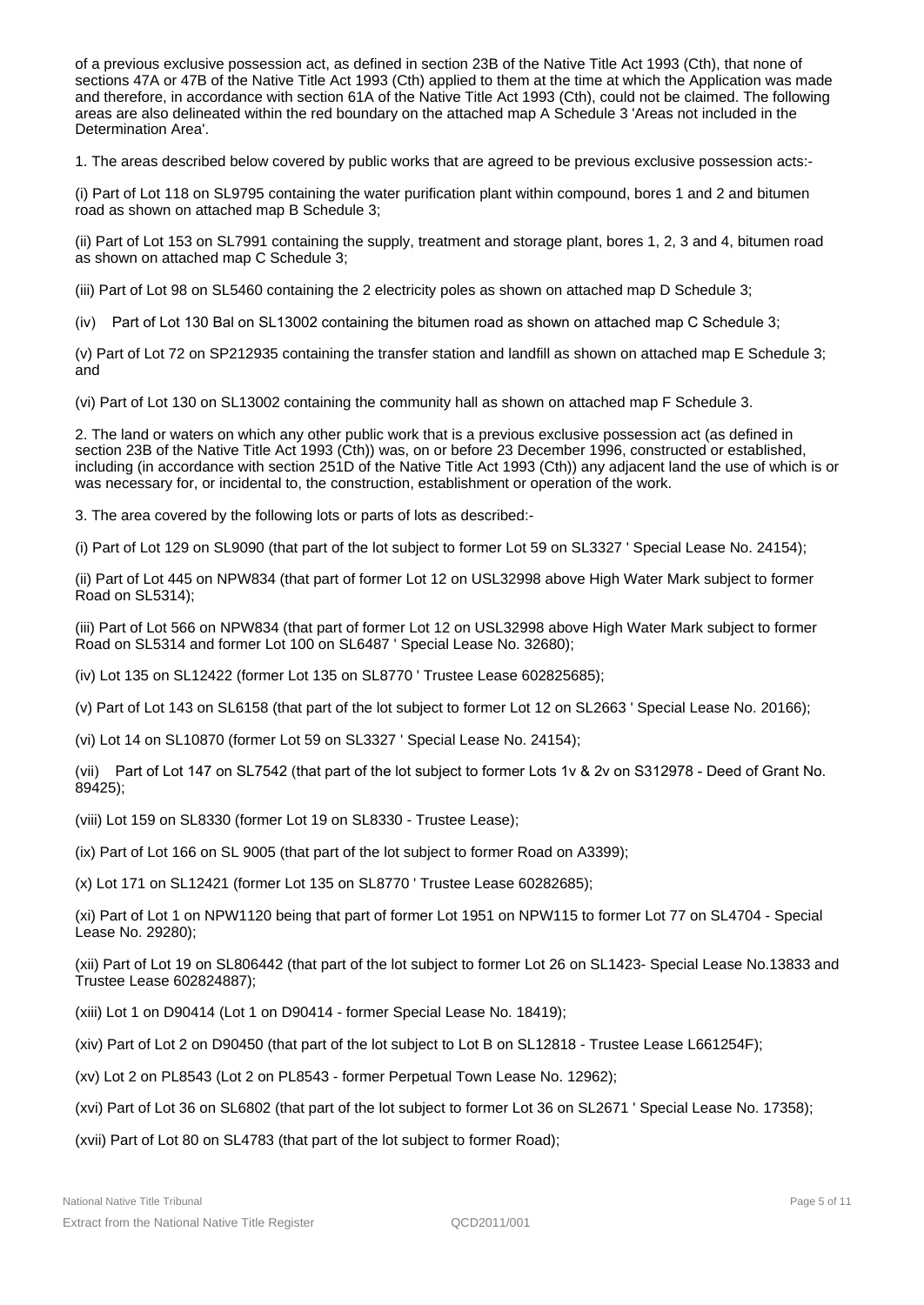(xviii) Parts of Balance Lot 130 on SL13002 (that part of the lot subject to former Lot 1, 2, 12 to 20 subject to Perpetual Town Leases No's. 17786, 17787, 17819, 17820, 17821, 17822, 17823, 17824, 17825, 17826, 11821 respectively, all on PL8545 & former Roads abutting the above mentioned lots on PL8545 and former Lot 96 on SL5398 - Special Lease No. 31320).

[See:

- NNTR Attachment 2: 'Schedule 3 ' Map A: Areas Not Included in the Determination Area The Determination Area'

- NNTR Attachment 3: Schedule 3 'Map B: Areas Not Included in the Determination Area
- NNTR Attachment 4: Schedule 3 ' Map C: Areas Not Included in the Determination Area
- NNTR Attachment 5: Schedule 3 ' Map D: Areas Not Included in the Determination Area
- NNTR Attachment 6: Schedule 3 ' Map E: Schedule 3 'Areas Not Included in the Determination Area
- NNTR Attachment 7: Schedule 3 ' Map F: Schedule 3 'Areas Not Included in the Determination Area ]

#### SCHEDULE 4 - EXCLUSIVE NATIVE TITLE AREA

This area is covered by the following lots or parts of lots and delineated on the attached map Schedule 4 Exclusive Native Title Area.

(i) Lot 11 on AP19788 (former Lot 11 on USL32070);

(ii) An area identified as road (Industrial Court) and delineated by stations numbers 1-5-8-9-12-15-1 on SP104037 (part of former Lot 11 on USL32070);

- (iii) Lot 200 on SP104018 (part of former Lot 14 on USL20341);
- (iv) Part of Lot 100 on AP15913 (that part of former Lot 14 on USL20341 not subject to Mining Lease 1109);
- (v) Lot 15 on SP179632 (former Lot 15 on USL20272);

(vi) An area identified as road (part of Rainbow Crescent) and delineated by stations numbers 12-11-10-9-7-2-3-6-8- 12 on SP179632 (part of former Lot 15 on USL20272);

(vii) Part of Lot 17 on USL20278 not subject to Mining Leases 1123 and 1124;

(viii) Part of Lot 1 on AP17595 (that part of former Lot 1 on USL20277 not subject to Mining Leases 1112, 1160 and 1172);

- (ix) Lot 2 on SP222080 (part of former Lot 1 on USL20277);
- (x) Part of Lot 3 on USL32024 not subject to Mining Leases 1109 and 1132;
- (xi) Lot 60 on USL20670;
- (xii) Part of Lot 78 on USL20278 not subject to Mining Lease 1124);
- (xiii) Lot 81 on USL20272;
- (xiv) Part of Lot 1 on AP19791 (that part of former Lot 82 on USL20272 not subject to Mining Leases 1103 and 1118);
- (xv) Part of Lot 2 on SP117361 (that part of former Lot 82 on USL20272 not subject to Mining Lease 1118);
- (xvi) Part of Lot 83 USL20278 not subject to Mining Lease 1124;
- (xvii) Lot 8 on USL32024;
- (xviii) Lot 9 on USL32070;
- (xix) Lot 9 on SP179632 (former Lot 9 on USL20272);

(xx) An area identified as road (part of Rainbow Crescent) and delineated by stations 44-32-33-34-35-36-37-21-20-19 -38-39-40-41-42-43-44 on SP179632 (part of former Lot 9 on USL20272);

(xxi) An area identified as road (part of Rainbow Crescent) and delineated by stations 27-26-25-24-23-23a-28-29-29a-50a-50-27 on SP179632 (part of former Lot 9 on USL20272); and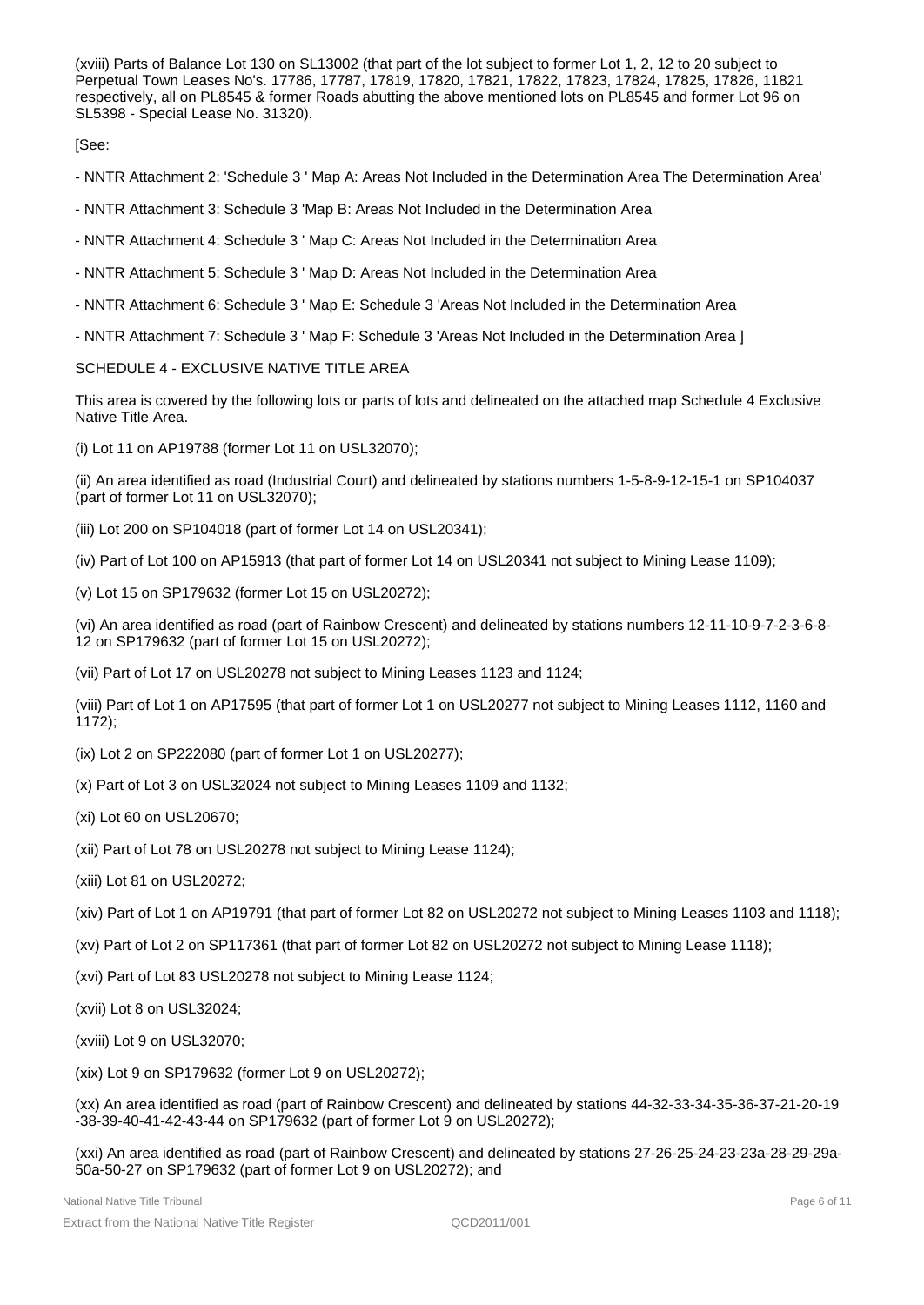(xxii) An area identified as road (part of Rainbow Crescent) and delineated by stations 15-14-16-15 on SP179632 (part of former Lot 9 on USL20272).

[See NNTR Attachment 8: 'Schedule 4 ' Map Showing Exclusive Native Title Area']

SCHEDULE 5- NON-EXCLUSIVE NATIVE TITLE AREA (ONSHORE)

[See NNTR Attachment 9: 'Schedule 5 ' Non-exclusive Native Title Area (Onshore)'

SCHEDULE 6 - NON-EXCLUSIVE NATIVE TITLE AREA (OFFSHORE)

This area comprises that part of Lots 30 and 31 on AP20079 which covers offshore areas including tidal waters, shores, littoral zones, beaches and foreshores to the High Water Mark and further described as being within the following boundary description.

Commencing at a point, in Moreton Bay, at 531 605 mE, 6 980 687 mN (MGA ' Zone 56 ' GDA94), being the northwestern corner of the Determination Area and extending east to a point on the High Water Mark of the western shoreline of Moreton Island at 6 980 687 mN; then generally south-easterly and generally northerly along that High Water Mark, around the southern end of Moreton Island, to 6 980 687 mN; then east to a point 200m seaward of that High Water Mark at 6 980 687mN; then generally southerly along a line 200m seaward of that High Water Mark to 6 972 987 mN; then south westerly to intersect a line 200m seaward of the High Water Mark of North Stradbroke Island at 544 605 mE; then generally north easterly, generally south easterly, generally southerly and generally westerly along that line, 200 metres seaward of the High Water Mark, to a point southwest of Swan Bay at 543 152 mE; then north westerly to the High Water Mark on Stingaree Island at 543 110 mE; then generally south westerly and generally north westerly along that High Water Mark to the southern bank of Duck Creek; then north westerly across that creek to the High Water Mark of North Stradbroke Island; then generally north westerly and generally northerly along that High Water Mark of the western shorelines of that Island to 6 947 096 mN; then northerly to again a point on the High Water Mark of that Island at 6 947 168 mN; then generally northerly again along that High Water Mark to 6 949 321 mN; then generally northerly passing through the following coordinate points:

540 792 mE 6 949 416 mN

540 792 mE 6 949 505 mN

540 805 mE 6 949 587 mN

Then north westerly to a point at 531 605 mE, 6 955 687 mN; then northerly back to the commencement point.

Including those parts of Lots 445 and 556 on NPW834 that are below High Water Mark.

SCHEDULE 7 - OTHER INTERESTS IN THE DETERMINATION AREA

The nature and extent of Other Interests in relation to the Determination Area are the Other Interests current at the date of this determination which comprise the following:

1. The rights and interests of the parties under the following agreements and authorities:

(a) The Indigenous Land Use Agreement ('ILUA') between Ian Delaney on behalf of the Quandamooka People, the Quandamooka Yoolooburrabee Aboriginal Corporation and the State of Queensland entitled the 'Quandamooka People's Land and Sea ILUA' executed on 15 June 2011; and

(b) The Indigenous Land Use Agreement ('ILUA') between Ian Delaney on behalf of the Quandamooka People, the Quandamooka Yoolooburrabee Aboriginal Corporation and the Redland City Council entitled the 'Quandamooka Peoples and Local Government ILUA' executed on 4 July 2011.

2. The following interests held by Stradbroke Rutile Pty Ltd:

(a) Mining Leases ML1103, ML1105, ML1109, ML1112, ML1113, ML1117, ML1118, ML1119, ML1120, ML1121, ML1122, ML1129, ML1130, ML1140, ML1153 and ML1163;

- (b) Term lease 0/218144 over part of Lot 1 on SP156237; and
- (c) Permit to Occupy PO 0/233333 in Lots A,B,C,D,E and F on Crown plan AP 19725.

3. The following interests held by ACI Operations Pty Ltd:

(a) Mining Leases ML1124 and ML7064.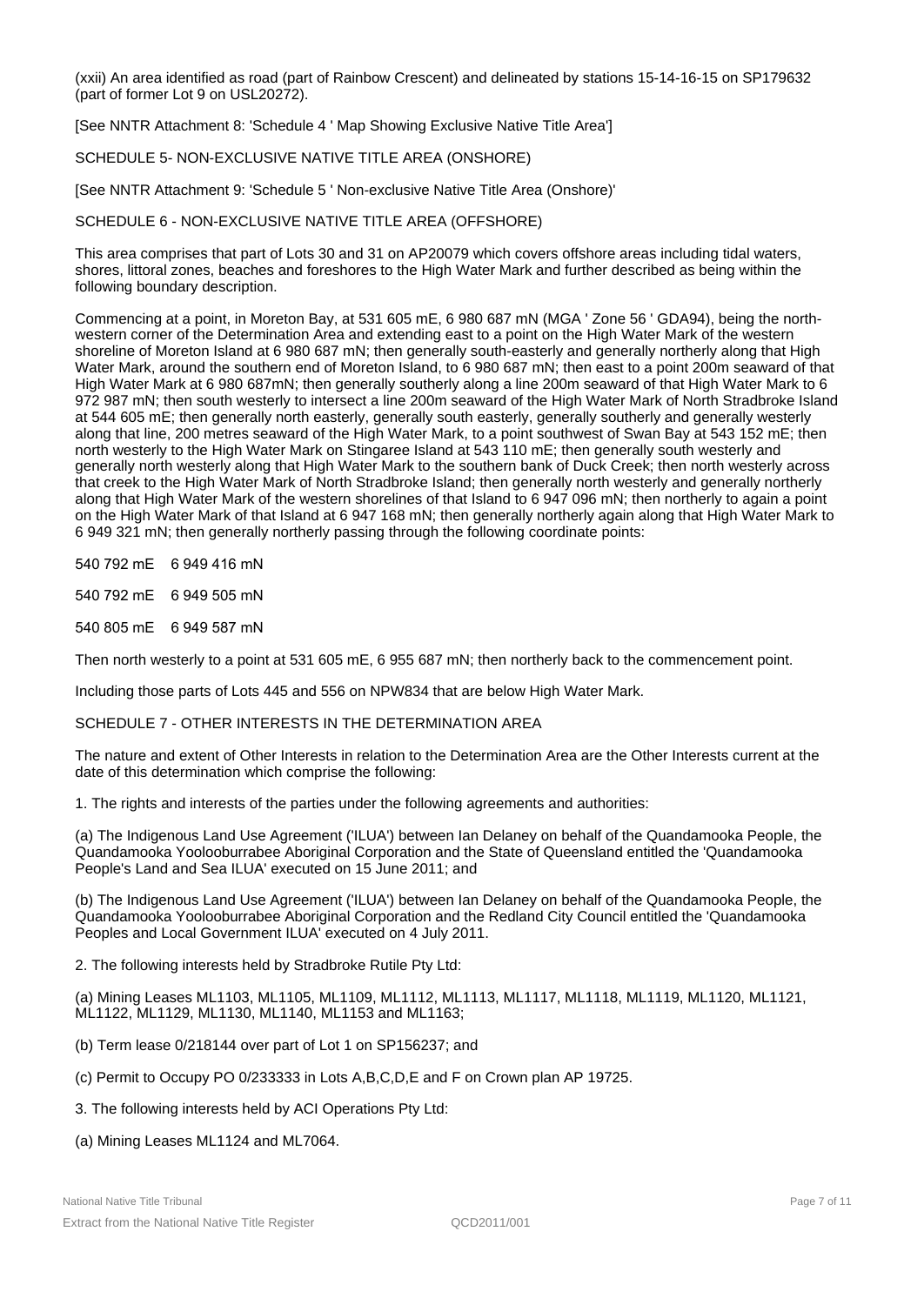4. The following interest held by Sibelco Australia Limited:

(a) ML1108.

5. The rights and interests of the State of Queensland in the following protected areas pursuant to the Nature Conservation Act 1992 (Qld) and relevant regulations and conservation plans made under that Act; and the rights and interests of the persons in whom they are vested and interests of the persons entitled to access and use those protected areas for the respective purposes for which they are dedicated:

(a) Blue Lake National Park;

(b) Peel Island National Park;

(c) Naree Budjong Djara; and

(d) Myora Conservation Park.

6. The rights and interests of the State of Queensland and any other person existing under or by reason of the force and operation of:

(a) The Nature Conservation Act 1992 (Qld) and relevant regulations and conservation plans made under that Act;

(b) The Marine Parks Act 2004 (Qld) and relevant regulations, declarations and management plans made under that Act;

(c) the Fisheries Act 1994 (Qld) and relevant regulations, declarations and management plans made under that Act;

(d) the Coastal Protection and Management Act 1995 (Qld) and relevant regulations and management plans made under that Act;

(e) the Transport Operations (Marine Safety) Act 1994 (Qld) and any relevant regulations or subordinate legislation made under that Act;

(f) the Transport Operations (Marine Pollution) Act 1995 (Qld) and any relevant regulations or subordinate legislation made under that Act;

(g) the Transport Infrastructure Act 1994 (Qld) and relevant regulations made under that Act;

(h) the Integrated Planning Act 1997 (Qld) or the Sustainable Planning Act 2009 (Qld);

(i) the Forestry Act 1959 (Qld) and any subordinate legislation, declarations or management plans made under that Act; and

(j) the Fire and Rescue Services Act 1990 (Qld) and the Ambulance Service Act 1991 (Qld) and any subordinate legislation or regulations made under those Acts.

7. The rights and interests of the holders of any licences, permits or allocations under the Water Act 2000 (Qld) and any relevant regulations or subordinate legislation made under that Act.

8. The rights and interests of the holders of any leases, licences, reservations, permits, easements or authorities granted under the Land Act 1994 (Qld), and any relevant regulations or subordinate legislation made under that Act.

9. The rights and interests of holders of any permits, claims, licences or leases under the Mineral Resources Act 1989 (Qld) and any subordinate legislation, declarations or management plans made under that Act.

10. The rights and interests of Telstra Corporation Limited (or its corporate successor):

(a) as the owner or operator of telecommunications facilities installed within the Determination Area;

(b) created pursuant to the Post and Telegraph Act 1901 (Cth), the Telecommunications Act 1975 (Cth), the Australian Telecommunications Corporation Act 1989 (Cth), the Telecommunications Act 1991 (Cth) and the Telecommunications Act 1997 (Cth), including rights:

(i) to inspect land;

(ii) to install and operate existing and new telecommunication facilities, including cabling, customer terminal sites, customer radio sites and ancillary facilities;

(iii) to alter, remove, replace, maintain, repair and ensure the proper functioning of its existing and any new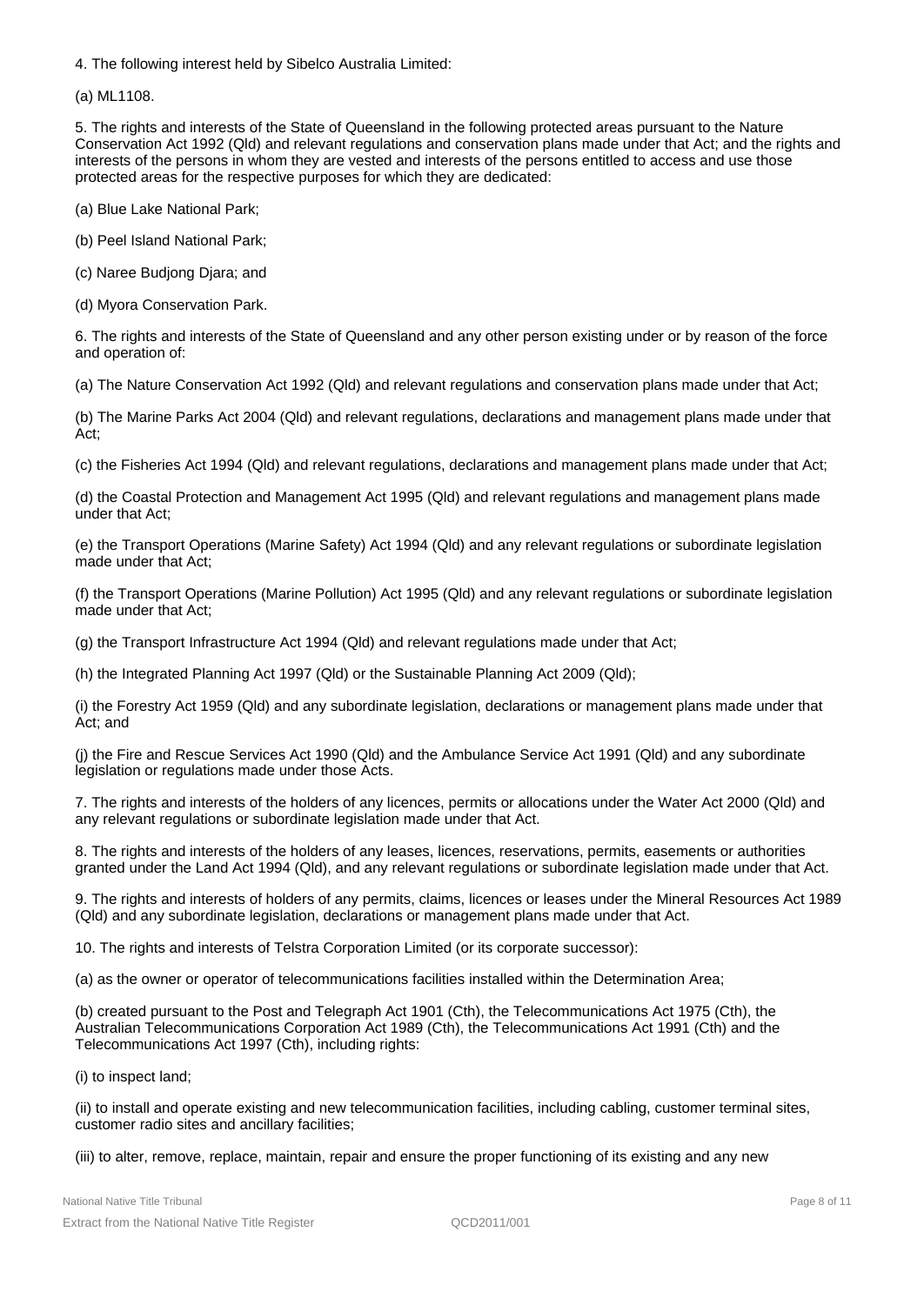telecommunications facilities including cabling, customer terminal sites, customer radio sites, and ancillary facilities;

(iv) for its employees, agents or contractors to access the Determination Area for the purposes of exercising the rights in (i)(ii) and (iii) above in respect of telecommunication facilities in and in the vicinity of the Determination Area;

(c) under any licences, leases, access agreements or easements relating to its telecommunications facilities in the Determination Area; and

(d) as lessee of term lease TLO/214132 in respect of Lot 1 on CP895583.

11. The rights and interests of Energex Limited:

(a) as the owner and operator of electricity distribution, generation and transmission facilities within the Determination Area;

(b) as an Electricity Entity under the Electricity Act 1994 (Qld), including but not limited to:

(i) as the holder of a distribution authority;

(ii) rights to enter the Determination Area by its employees, agents or contractors to exercise any of the rights and interests referred to in this paragraph; and to inspect, maintain and manage any distribution, generation and transmission facilities in the Determination Area;

(c) in relation to any connection contract, way leave agreement, permit to occupy or easement relating to the Determination Area existing as at the date of these orders.

12. The rights and interests of Stradbroke Ferries Limited:

(a) as lessee of Term Lease TL216885 and permittee of Permit to Occupy PO216884;

(b) to use the waters adjacent to Lot 86 on CP SL810075, the ferry terminal and water taxi pontoon for marine facility purposes; and

(c) as a vessel operator, under the Transport Operations (Marine Safety) Act 1994 (Qld) and Regulations (including national and international standards, codes and conventions referred to in the Act and Regulations) and any other act, regulation or statutory authority or direction from time to time applicable to:-

(i) the operation of ferry and water taxi services; and/or

- (ii) the safe navigation of waterways;
- to, from and within the Determination Area.
- 13. The rights and interests of Redland City Council:

(a) under its local government jurisdiction and functions under the Local Government Act 2009 (Qld), including undertaking operational activities in its capacity as a local government including feral animal control, weed control, erosion control, waste management and fire management and any other legislation, for that part of the Determination Area within the area declared to be Council's local government area;

(b) as the:

(i) lessor under any leases which were validly entered into before the date on which these Orders are made and whether separately particularised in these Orders or not;

(ii) grantor of any licences or other rights and interests which were validly granted before the date on which these Orders were made and whether separately particularised in these Orders or not;

(c) as the owner and operator of infrastructure, and those facilities and other improvements located in the Determination Area validly constructed or established on or before the date on which these Orders are made, including but not limited to:

(i) undedicated but constructed roads except for those not operated by Council;

(ii) drainage facilities;

#### (iii) the cemetery and cemetery related facilities on North Stradbroke Island; and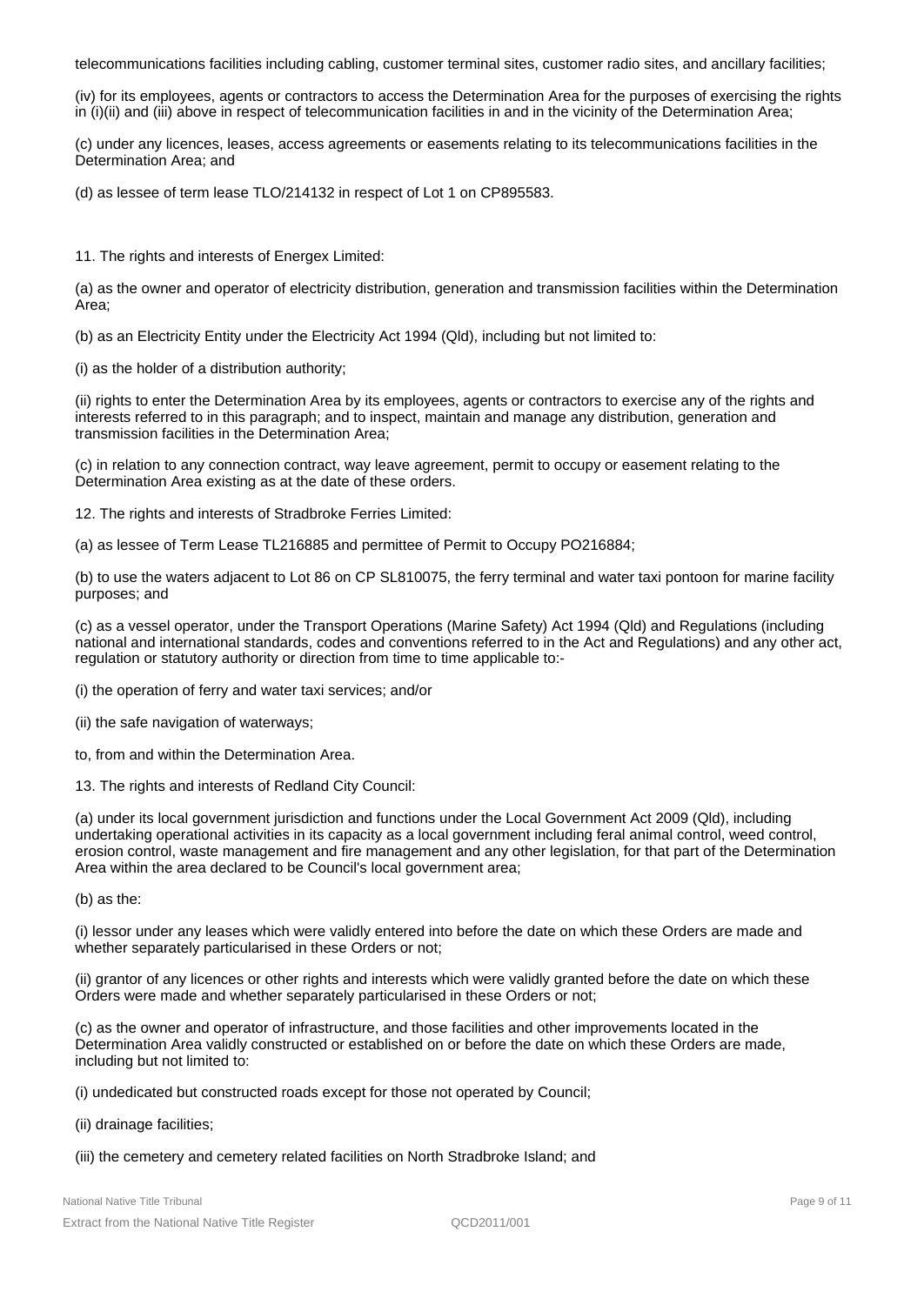(iv) camping and holiday park facilities on North Stradbroke Island; and

(d) to enter the land for the purposes described in paragraphs (a), (b) and (c) above by its employees, agents or contractors to:-

(i) exercise any of the rights and interests referred to in paragraph 13 of this Schedule; and

(ii) inspect, maintain and repair the infrastructure, facilities and other improvements referred to in paragraph 13(a), (b) and (c) of this Schedule.

14. The rights and interests of Brisbane City Council under its local government jurisdiction and functions under the City of Brisbane Act 2010 (Qld) and any other legislation, for that part of the Determination Area within the area declared to be Council's local government area under the City of Brisbane (Operations) Regulations 2010 (Qld), including any rights and interests it or its employees, or agents have to enter land to perform those functions.

15. The rights and interests of members of the public arising under the common law, including but not limited to the following:

(a) any subsisting public right to fish; and

(b) the public right to navigate.

16. The rights under the international right of innocent passage.

17. So far as confirmed pursuant to section 212(2) of the Native Title Act 1993 (Cth) and section 18 of the Native Title Act (Queensland) Act 1993 (Qld) as at the date of this Determination, any existing public access to, and enjoyment of, the following places in the Determination Area:

(a) waterways;

- (b) beds and banks or foreshores of waterways;
- (c) coastal waters;
- (d) beaches; and
- (e) areas that were public places at the end of 31 December 1993.

18. Rights and interests granted by the Commonwealth pursuant to statute or otherwise in the exercise of its executive power including, but not limited to, the rights and interests of persons holding licences, permits, statutory fishing rights, or other statutory rights pursuant to:

(a) the Fisheries Management Act 1991 (Cth), or regulations or management plans made under that Act; and

(b) any other legislative scheme for the control, management and exploitation of the living resources within the Determination Area.

19. For the avoidance of doubt, rights or interests existing pursuant to the Historic Shipwrecks Act 1976 (Cth) (and regulations made there under), including (without being limited to) restrictions relating to historic shipwrecks, historic relics and protected zones within the Determination Area, noting that historic shipwrecks within the Determination Area include (but are not necessarily limited to):

- (a) the Cambus Wallace;
- (b) the Prosperity; and
- (c) the Rufus King.

20. The rights and interests of the Commonwealth of Australia represented by the Bureau of Meteorology including:

(a) as the owner and operator of meteorological facilities within the Determination Area at Point Lookout; and

(b) for its employees, agents and contractors to access its facilities referred to in (a) in the exercise of powers and functions under the Meteorology Act 1955 (Cth).

21. The rights and interests of Australian Maritime Safety Authority:

(a) as the holder of rights under registered lease 702542791 to access land comprising Lot 169 on SL 12239; and